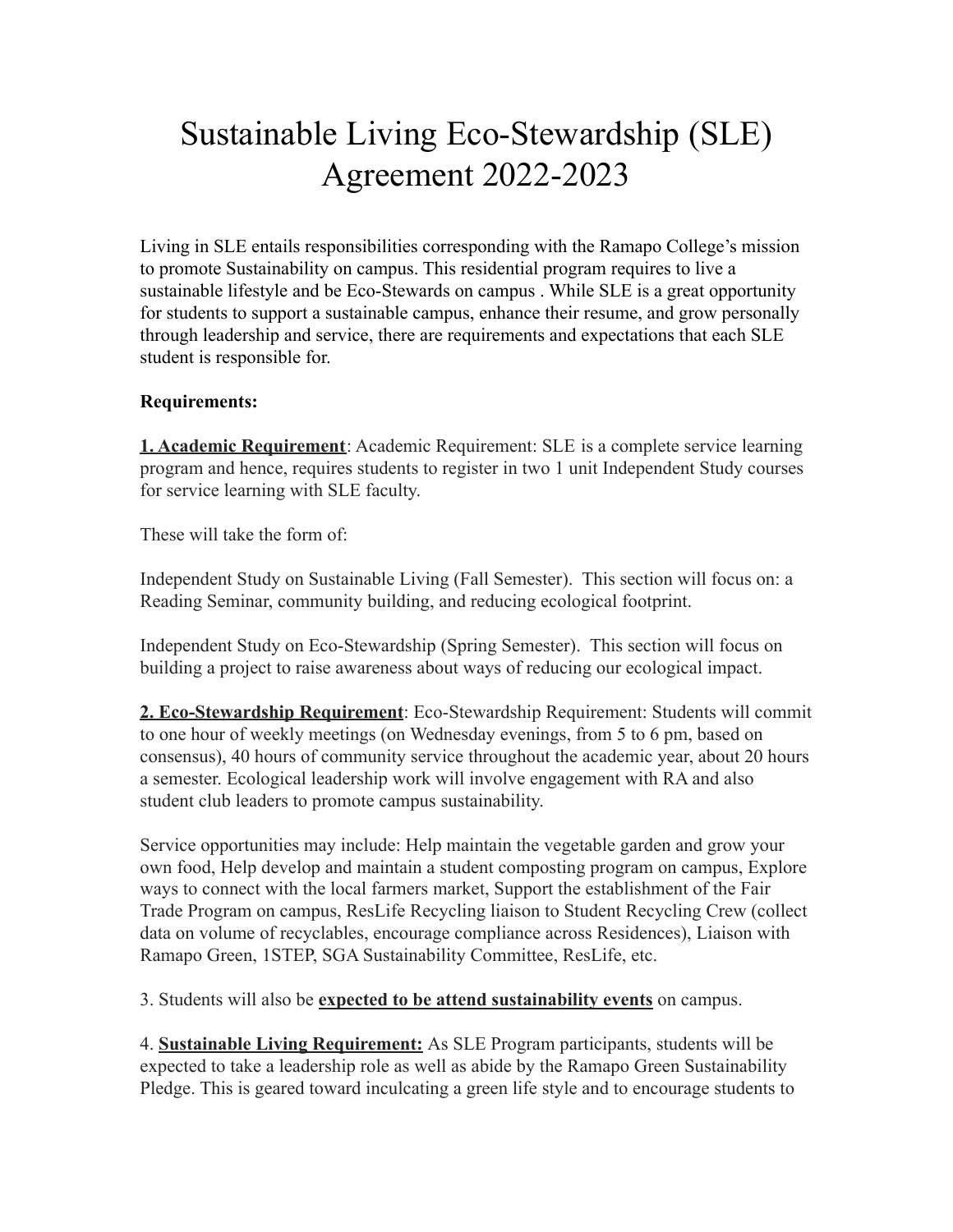reduce their footprint on campus.

Examples of actions which students are expected to undertake include:

- Grow your own food
- Make sustainable food choices, such as buying locally
- Compost your food scraps
- 100% recycling compliance (paper, cardboard, metal, glass, etc.)
- Improve indoor air quality and limit environmental degradation by using 'green' cleaning supplies
- Reduce personal carbon footprint
- By taking fewer single-occupancy car trips carpool; combine trips
- $\bullet$  By using public transit
- By conserving energy (electricity, heat) and water

5. Be a part of **SLE governance** and also, take turns to represent SLE in the President's Committee on Campus Sustainability and Res Life.

These meetings dates will be communicated to participants in advance and conflicts with class schedule will be accommodated.

6. SLE students are required to maintain a minimum cumulative GPA of 2.5.

7. SLE students are required to be in good judicial standing at the College.

8. SLE requires a **one year commitment** to the program.

9. SLE students will abide by College Policies and Procedures as outlined in the Guide to Community Living and the Student Handbook.

**9. Residential Expectations:** SLE students will be active members in the Residential community on campus and are encouraged to participate in the Residence Hall **Association** 

10. SLE student progress both in and outside of the classroom will be monitored in order to ensure appropriate progress is made in the SLF program, both academically and residentially. Students who do not abide by the requirements and expectations set forth in this agreement and/or is found not supporting sustainable living or intentionally not abiding by the sustainable lifestyle may be subject to removal of the SLE program; this includes being administratively moved to an available on campus vacancy at any time.

## **Consequences:**

If a SLE student is not following the guidelines set forth in this agreement (academically and residentially) they would need to leave the assigned housing assignment by